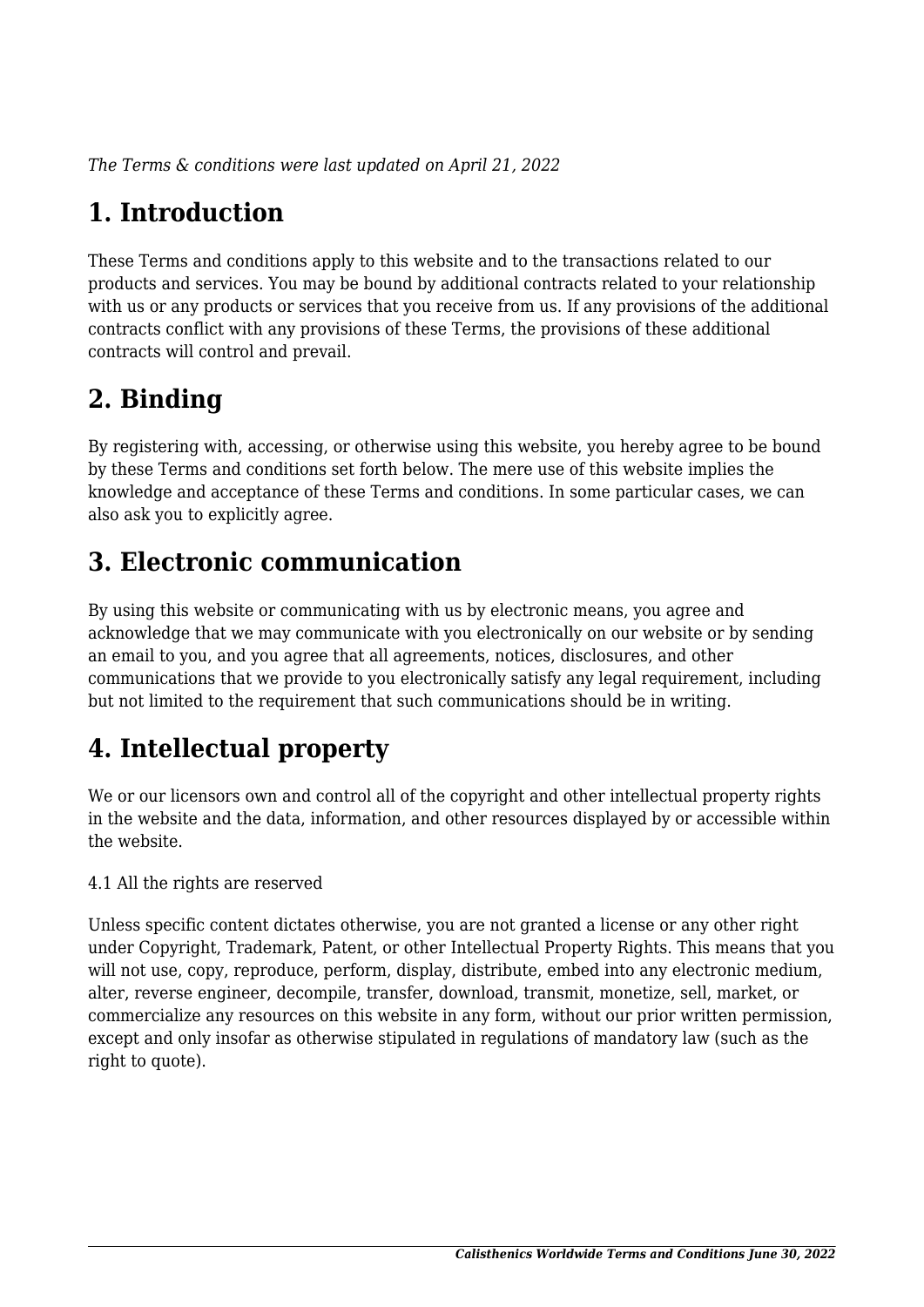## **5. Newsletter**

Notwithstanding the foregoing, you may forward our newsletter in the electronic form to others who may be interested in visiting our website.

# **6. Third-party property**

Our website may include hyperlinks or other references to other party's websites. We do not monitor or review the content of other party's websites which are linked to from this website. Products or services offered by other websites shall be subject to the applicable Terms and Conditions of those third parties. Opinions expressed or material appearing on those websites are not necessarily shared or endorsed by us.

We will not be responsible for any privacy practices or content of these sites. You bear all risks associated with the use of these websites and any related third-party services. We will not accept any responsibility for any loss or damage in whatever manner, however caused, resulting from your disclosure to third parties of personal information.

### **7. Responsible use**

By visiting our website, you agree to use it only for the purposes intended and as permitted by these Terms, any additional contracts with us, and applicable laws, regulations, and generally accepted online practices and industry guidelines. You must not use our website or services to use, publish or distribute any material which consists of (or is linked to) malicious computer software; use data collected from our website for any direct marketing activity, or conduct any systematic or automated data collection activities on or in relation to our website.

Engaging in any activity that causes, or may cause, damage to the website or that interferes with the performance, availability, or accessibility of the website is strictly prohibited.

## **8. Registration**

You may register for an account with our website. During this process, you may be required to choose a password. You are responsible for maintaining the confidentiality of passwords and account information and agree not to share your passwords, account information, or secured access to our website or services with any other person. You must not allow any other person to use your account to access the website because you are responsible for all activities that occur through the use of your passwords or accounts. You must notify us immediately if you become aware of any disclosure of your password.

After account termination, you will not attempt to register a new account without our permission.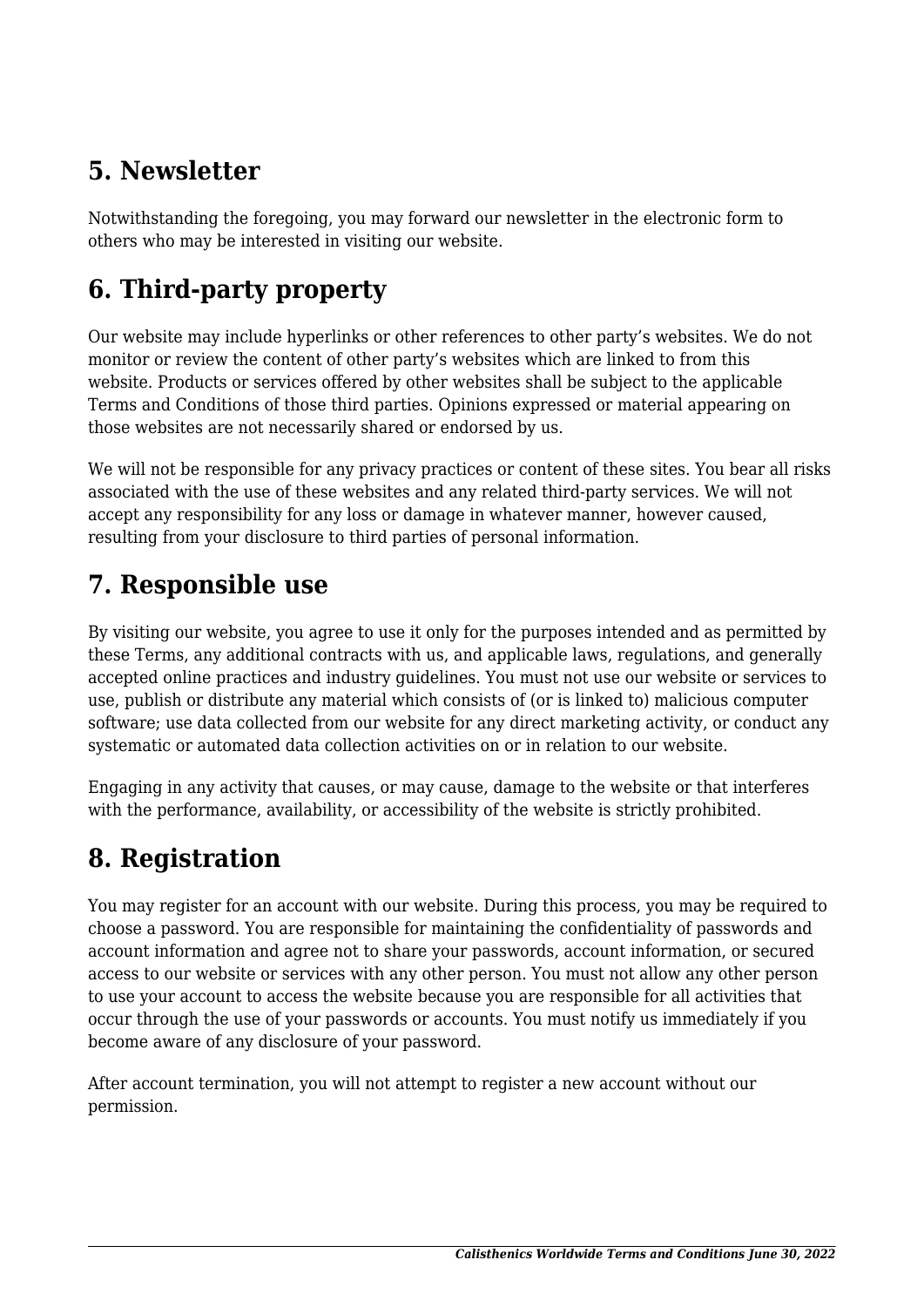## **9. Refund and Return policy**

#### 9.1 Right of withdrawal

You have the right to withdraw from this contract within 14 days without giving any reason.

The withdrawal period will expire after 14 days from the day of the conclusion of the contract.

To exercise the right of withdrawal, you must inform us of your decision to withdraw from this contract by an unequivocal statement (for example a letter sent by post, fax, or email). Our contact details can be found below. You may use the attached model [withdrawal form](https://calisthenicsworldwide.com/wp-content/uploads/complianz/withdrawal-forms/withdrawal-form-en.pdf), but it is not obligatory.

If you use this option, we will communicate to you an acknowledgement of receipt of such a withdrawal on a durable medium (for example by email) without delay.

To meet the withdrawal deadline, it is sufficient for you to send your communication concerning your exercise of the right of withdrawal before the withdrawal period has expired.

#### 9.2 Effects of withdrawal

If you withdraw from this contract, we shall reimburse you all payments received from you, including the costs of delivery (with the exception of the supplementary costs resulting from your choice of a type of delivery other than the least expensive type of standard delivery offered by us), without undue delay and in any event not later than 14 days from the day on which we are informed about your decision to withdraw from this contract. We will carry out such reimbursement using the same means of payment as you used for the initial transaction unless you have expressly agreed otherwise; in any event, you will not incur any fees as a result of such reimbursement.

If you requested to begin the performance of services during the withdrawal period, you shall pay us an amount which is in proportion to what has been provided until you have communicated to us your withdrawal from this contract, in comparison with the full coverage of the contract.

Please note that there are some legal exceptions to the right to withdraw, and some items can therefore not be returned or exchanged. We will let you know if this applies in your particular case.

### **10. Idea submission**

Do not submit any ideas, inventions, works of authorship, or other information that can be considered your own intellectual property that you would like to present to us unless we have first signed an agreement regarding the intellectual property or a non-disclosure agreement. If you disclose it to us absent such written agreement, you grant to us a worldwide, irrevocable,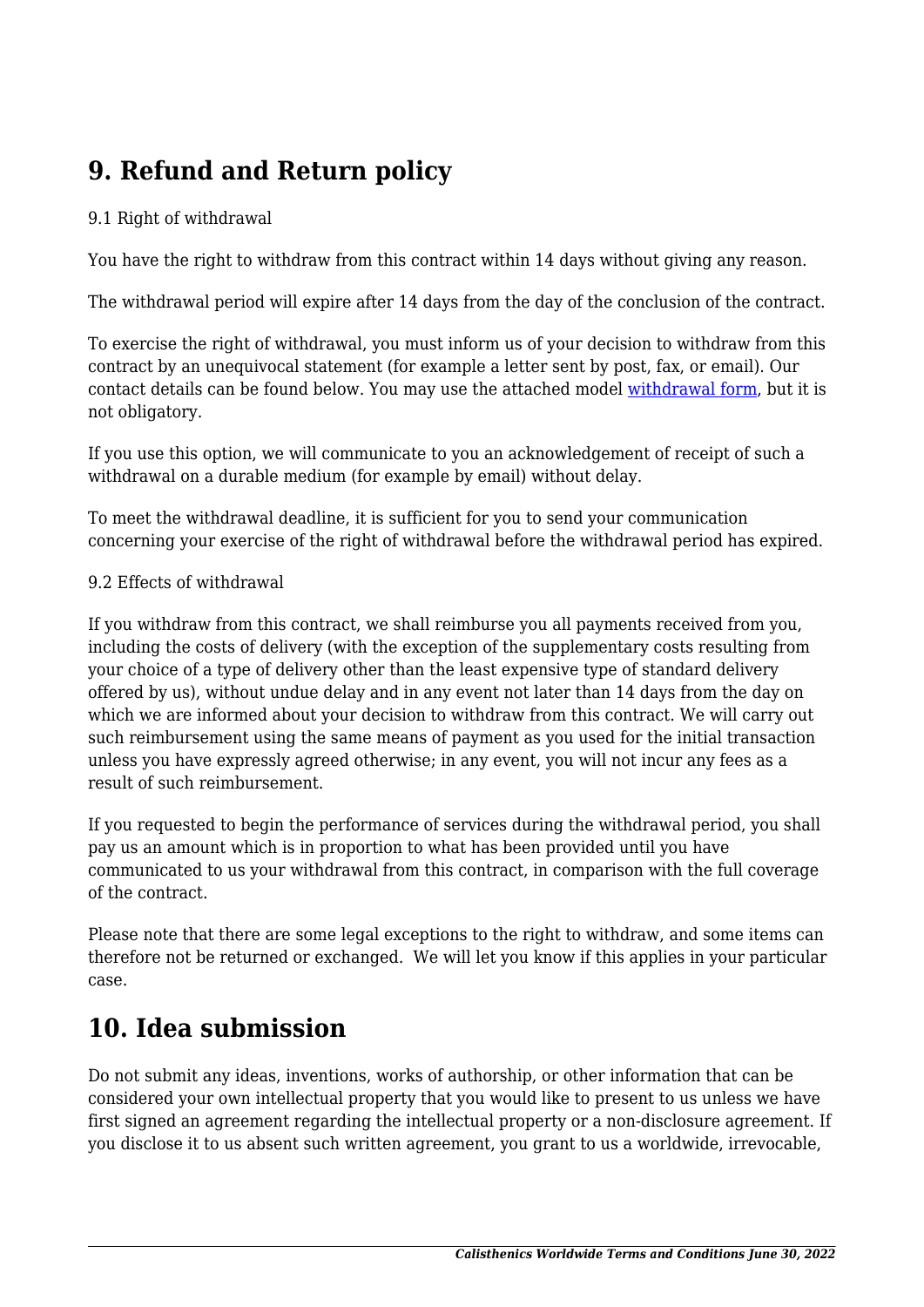non-exclusive, royalty-free license to use, reproduce, store, adapt, publish, translate and distribute your content in any existing or future media.

### **11. Termination of use**

We may, in our sole discretion, at any time modify or discontinue access to, temporarily or permanently, the website or any Service thereon. You agree that we will not be liable to you or any third party for any such modification, suspension or discontinuance of your access to, or use of, the website or any content that you may have shared on the website. You will not be entitled to any compensation or other payment, even if certain features, settings, and/or any Content you have contributed or have come to rely on, are permanently lost. You must not circumvent or bypass, or attempt to circumvent or bypass, any access restriction measures on our website.

## **12. Warranties and liability**

Nothing in this section will limit or exclude any warranty implied by law that it would be unlawful to limit or to exclude. This website and all content on the website are provided on an "as is" and "as available" basis and may include inaccuracies or typographical errors. We expressly disclaim all warranties of any kind, whether express or implied, as to the availability, accuracy, or completeness of the Content. We make no warranty that:

- this website or our products or services will meet your requirements;
- this website will be available on an uninterrupted, timely, secure, or error-free basis;
- the quality of any product or service purchased or obtained by you through this website will meet your expectations.

Nothing on this website constitutes or is meant to constitute, legal, financial or medical advice of any kind. If you require advice you should consult an appropriate professional.

The following provisions of this section will apply to the maximum extent permitted by applicable law and will not limit or exclude our liability in respect of any matter which it would be unlawful or illegal for us to limit or to exclude our liability. In no event will we be liable for any direct or indirect damages (including any damages for loss of profits or revenue, loss or corruption of data, software or database, or loss of or harm to property or data) incurred by you or any third party, arising from your access to, or use of, our website.

Except to the extent any additional contract expressly states otherwise, our maximum liability to you for all damages arising out of or related to the website or any products and services marketed or sold through the website, regardless of the form of legal action that imposes liability (whether in contract, equity, negligence, intended conduct, tort or otherwise) will be limited to the total price that you paid to us to purchase such products or services or use the website. Such limit will apply in the aggregate to all of your claims, actions and causes of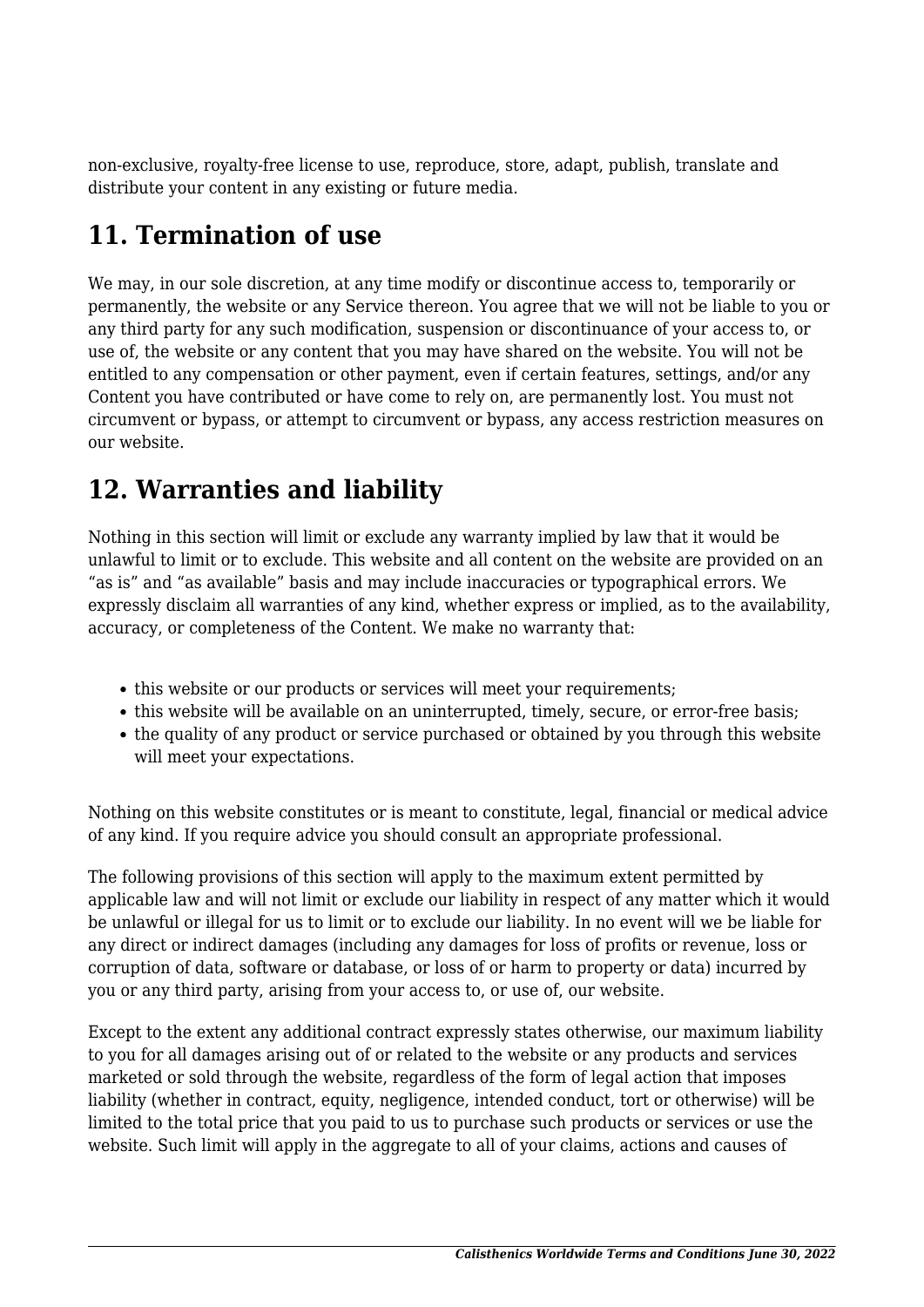action of every kind and nature.

# **13. Privacy**

To access our website and/or services, you may be required to provide certain information about yourself as part of the registration process. You agree that any information you provide will always be accurate, correct, and up to date.

We take your personal data seriously and are committed to protecting your privacy. We will not use your email address for unsolicited mail. Any emails sent by us to you will only be in connection with the provision of agreed products or services.

We have developed a policy to address any privacy concerns you may have. For more information, please see our [Privacy Statement](https://calisthenicsworldwide.com/privacy-statement-us/?cmplz_region_redirect=true) and our [Cookie Policy](https://calisthenicsworldwide.com/cookie-policy-us/?cmplz_region_redirect=true).

## **14. Accessibility**

We are committed to making the content we provide accessible to individuals with disabilities. If you have a disability and are unable to access any portion of our website due to your disability, we ask you to give us a notice including a detailed description of the issue you encountered. If the issue is readily identifiable and resolvable in accordance with industrystandard information technology tools and techniques we will promptly resolve it.

## **15. Export restrictions / Legal compliance**

Access to the website from territories or countries where the Content or purchase of the products or Services sold on the website is illegal is prohibited. You may not use this website in violation of export laws and regulations of The Netherlands.

## **16. Affiliate marketing**

Through this Website we may engage in affiliate marketing whereby we receive a percentage of or a commission on the sale of services or products on or through this website. We may also accept sponsorships or other forms of advertising compensation from businesses. This disclosure is intended to comply with legal requirements on marketing and advertising which may apply, such as the US Federal Trade Commission Rules.

### **17. Assignment**

You may not assign, transfer or sub-contract any of your rights and/or obligations under these Terms and conditions, in whole or in part, to any third party without our prior written consent. Any purported assignment in violation of this Section will be null and void.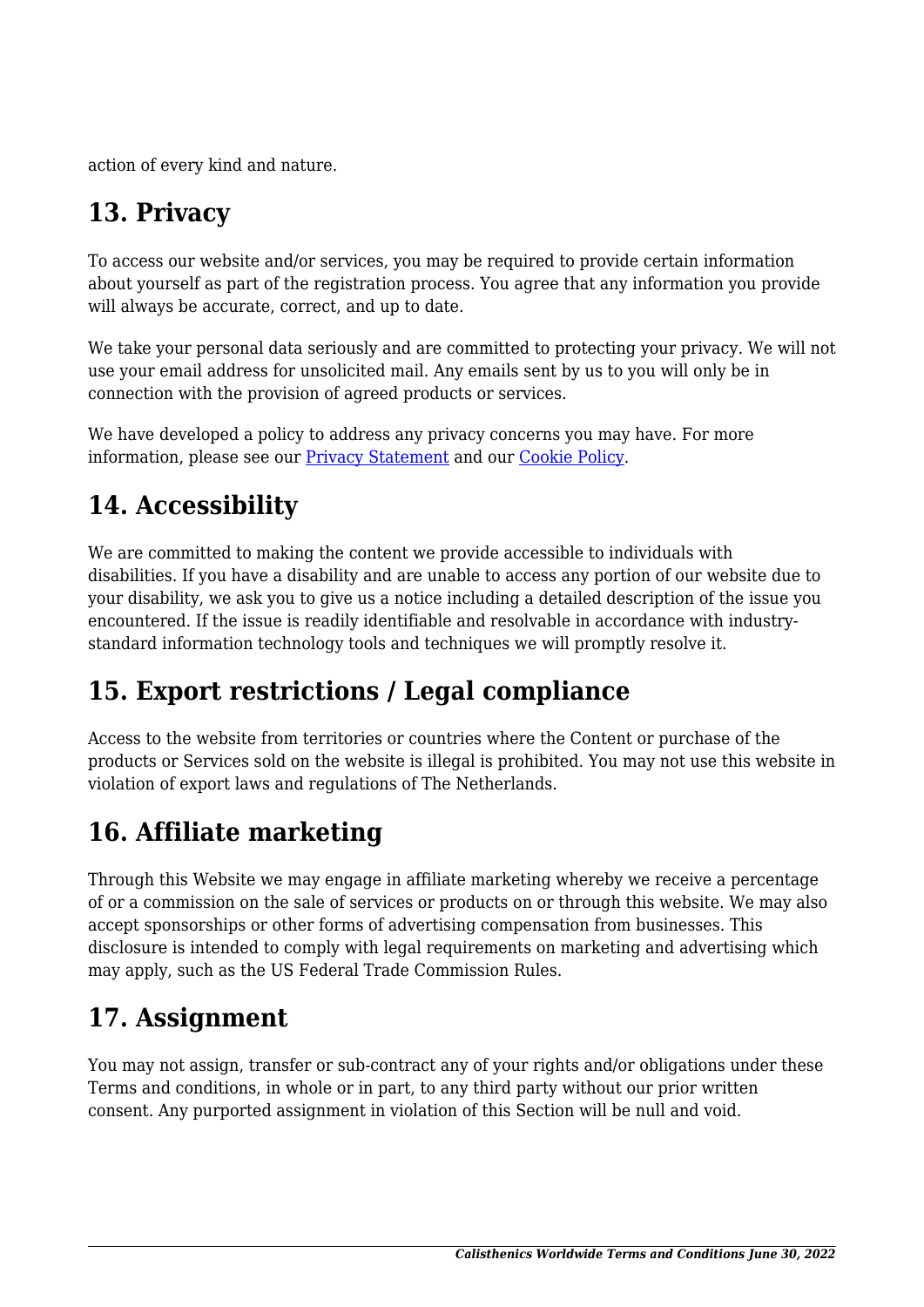### **18. Breaches of these Terms and conditions**

Without prejudice to our other rights under these Terms and Conditions, if you breach these Terms and Conditions in any way, we may take such action as we deem appropriate to deal with the breach, including temporarily or permanently suspending your access to the website, contacting your internet service provider to request that they block your access to the website, and/or commence legal action against you.

#### **19. Force majeure**

Except for obligations to pay money hereunder, no delay, failure or omission by either party to carry out or observe any of its obligations hereunder will be deemed to be a breach of these Terms and conditions if and for as long as such delay, failure or omission arises from any cause beyond the reasonable control of that party.

#### **20. Indemnification**

You agree to indemnify, defend and hold us harmless, from and against any and all claims, liabilities, damages, losses and expenses, relating to your violation of these Terms and conditions, and applicable laws, including intellectual property rights and privacy rights. You will promptly reimburse us for our damages, losses, costs and expenses relating to or arising out of such claims.

### **21. Waiver**

Failure to enforce any of the provisions set out in these Terms and Conditions and any Agreement, or failure to exercise any option to terminate, shall not be construed as waiver of such provisions and shall not affect the validity of these Terms and Conditions or of any Agreement or any part thereof, or the right thereafter to enforce each and every provision.

### **22. Language**

These Terms and Conditions will be interpreted and construed exclusively in English. All notices and correspondence will be written exclusively in that language.

### **23. Entire agreement**

These Terms and Conditions, together with our [privacy statement](https://calisthenicsworldwide.com/privacy-statement-us/?cmplz_region_redirect=true) and [cookie policy,](https://calisthenicsworldwide.com/cookie-policy-us/?cmplz_region_redirect=true) constitute the entire agreement between you and Calisthenics Worldwide in relation to your use of this website.